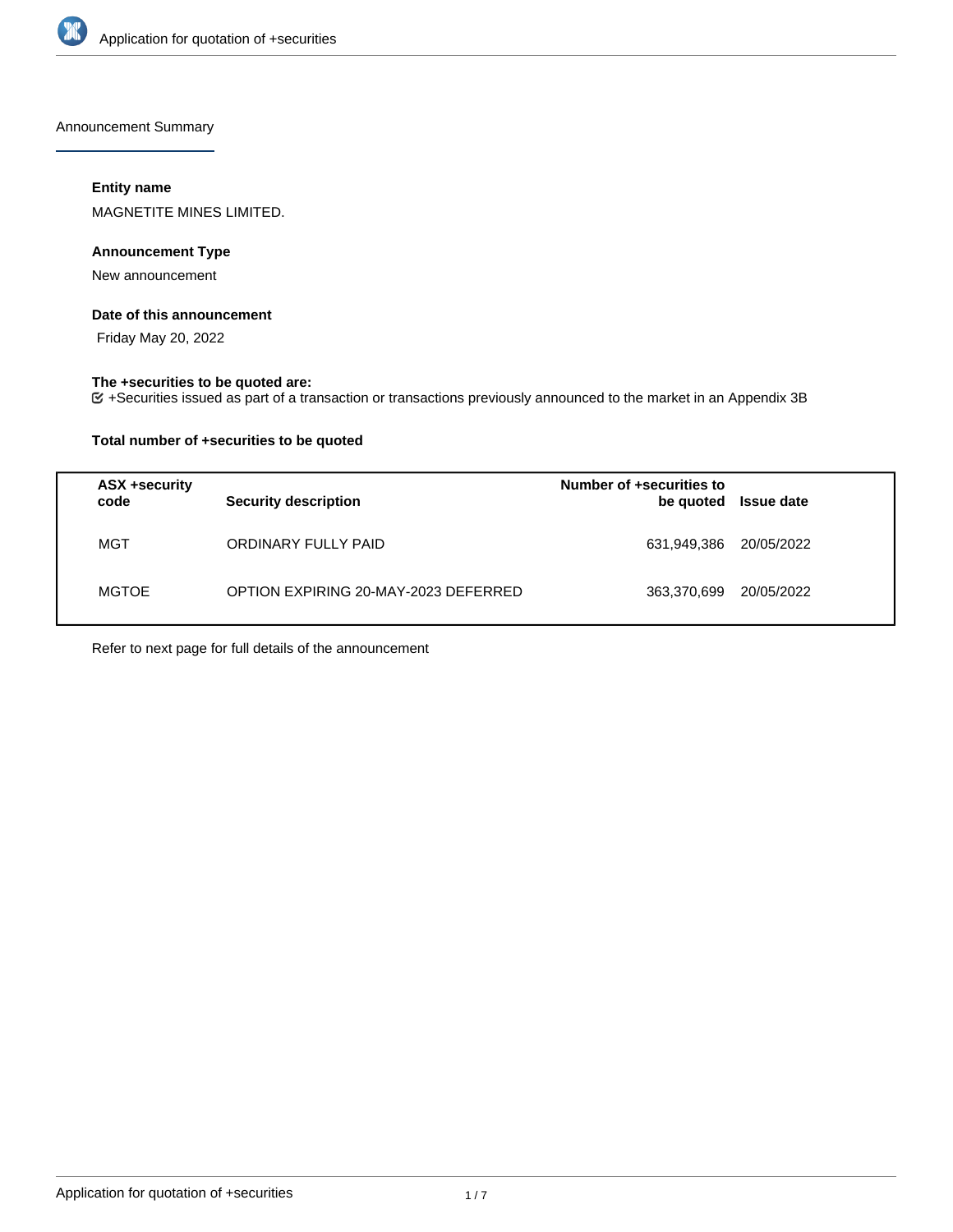

Part 1 - Entity and announcement details

## **1.1 Name of entity**

MAGNETITE MINES LIMITED.

We (the entity named above) apply for +quotation of the following +securities and agree to the matters set out in Appendix 2A of the ASX Listing Rules.

**1.2 Registered number type** ACN

**Registration number** 108102432

**1.3 ASX issuer code** MGT

**1.4 The announcement is**

New announcement

#### **1.5 Date of this announcement**

20/5/2022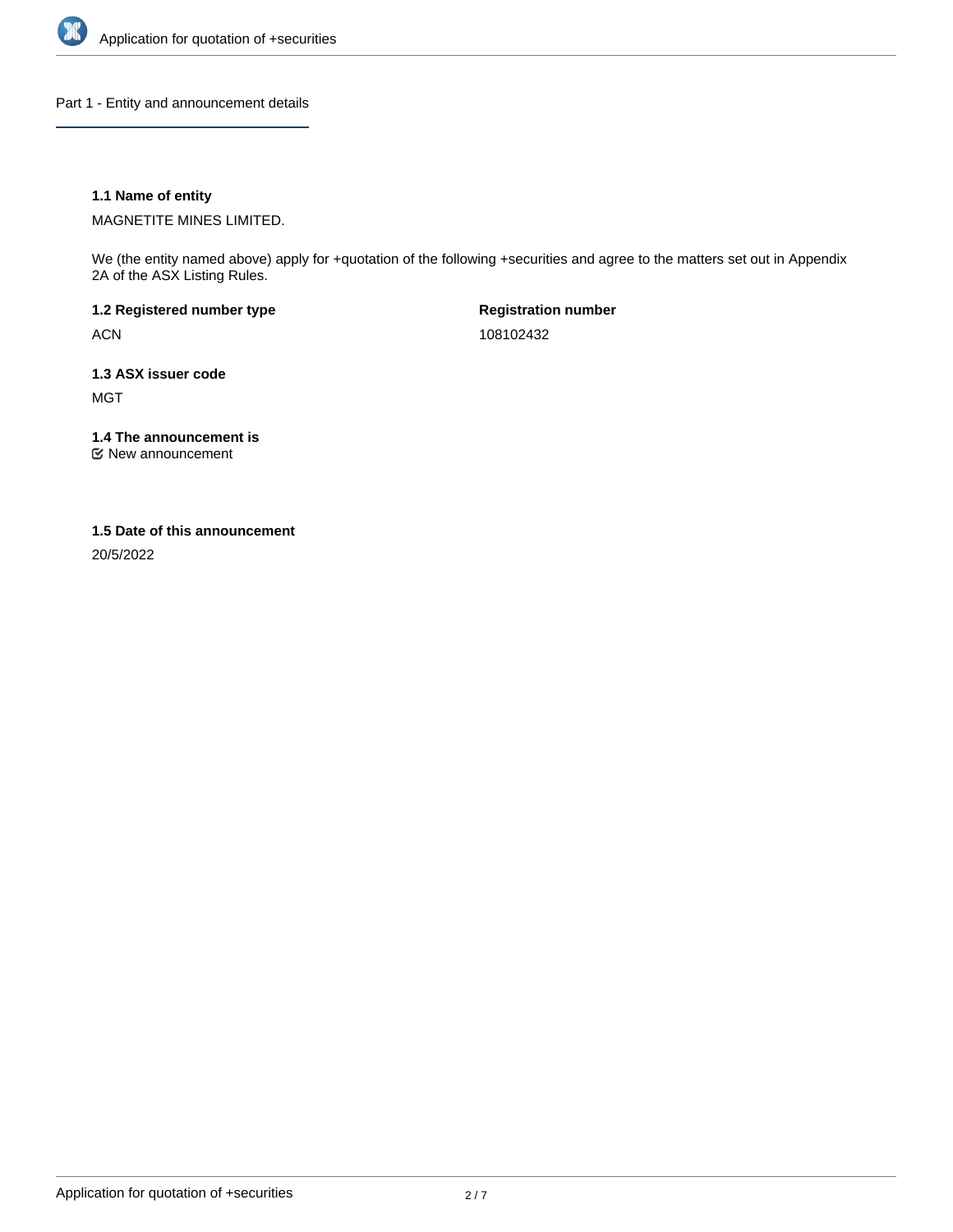

## Part 2 - Type of Issue

## **2.1 The +securities to be quoted are:**

+Securities issued as part of a transaction or transactions previously announced to the market in an Appendix 3B

#### **Previous Appendix 3B details:**

| <b>Announcement Date and</b><br>Time | <b>Announcement Title</b>                   | Selected Appendix 3B to submit quotation<br>reauest |  |
|--------------------------------------|---------------------------------------------|-----------------------------------------------------|--|
| 19-Apr-2022 10:00                    | New - Proposed issue of securities -<br>MGT | A standard +pro rata issue (renounceable)           |  |

**2.3a.2 Are there any further issues of +securities yet to take place to complete the transaction(s) referred to in the Appendix 3B?**

No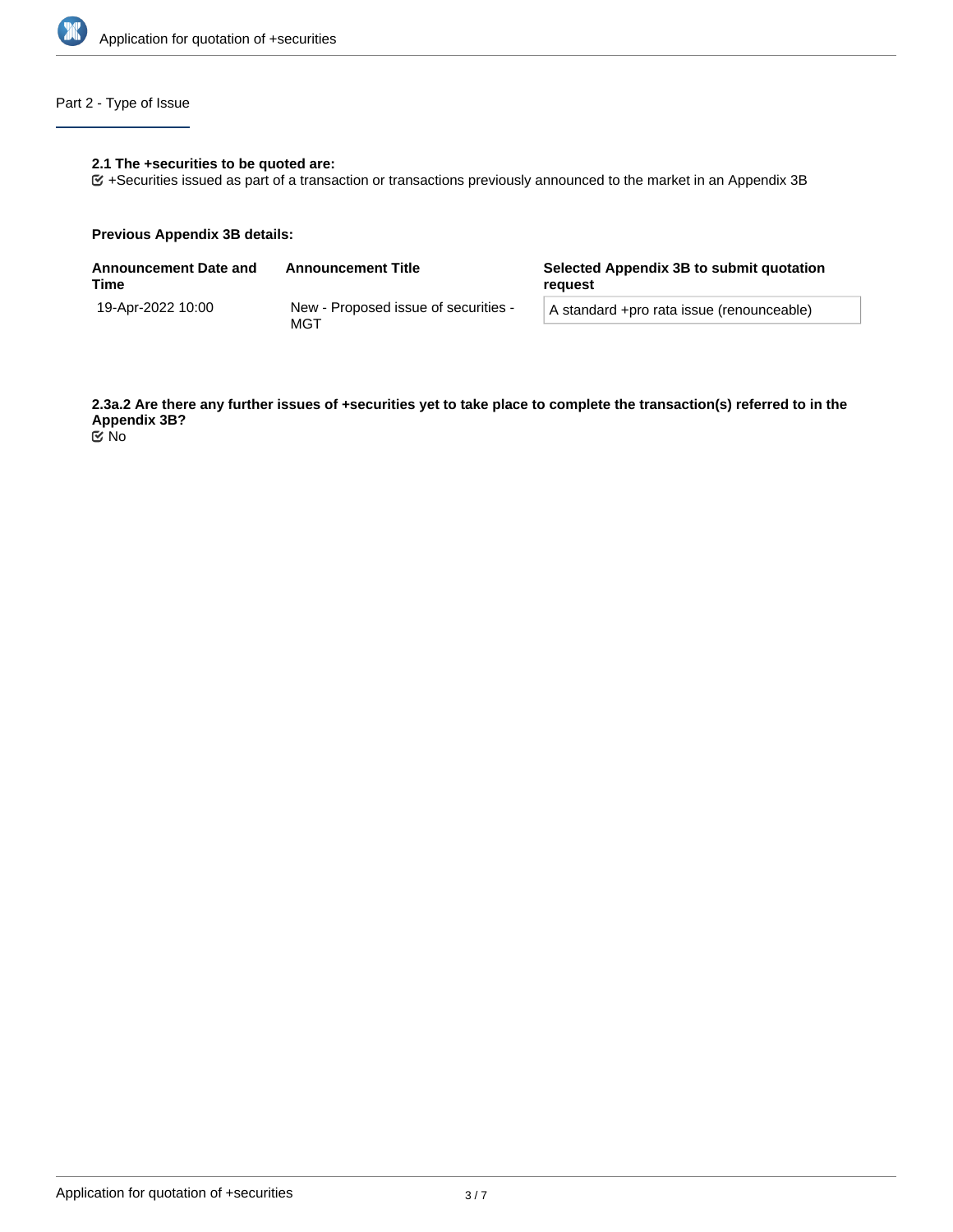

Part 3A - number and type of +securities to be quoted where issue has previously been notified to ASX in an Appendix 3B

## Corporate Action Component Detail

## **ASX +security code and description**

MGT : ORDINARY FULLY PAID

**Issue date**

20/5/2022

Distribution Schedule

**Provide a distribution schedule for the new +securities according to the categories set out in the left hand column including the number of recipients and the total percentage of the new +securities held by the recipients in each category.**

| Number of +securities held | Number of holders | Total percentage of +securities held<br>For example, to enter a value of 50%<br>please input as 50.00 |
|----------------------------|-------------------|-------------------------------------------------------------------------------------------------------|
| $1 - 1,000$                |                   | %                                                                                                     |
| $1,001 - 5,000$            |                   | %                                                                                                     |
| $5,001 - 10,000$           |                   | %                                                                                                     |
| 10,001 - 100,000           |                   | %                                                                                                     |
| 100,001 and over           |                   | $\%$                                                                                                  |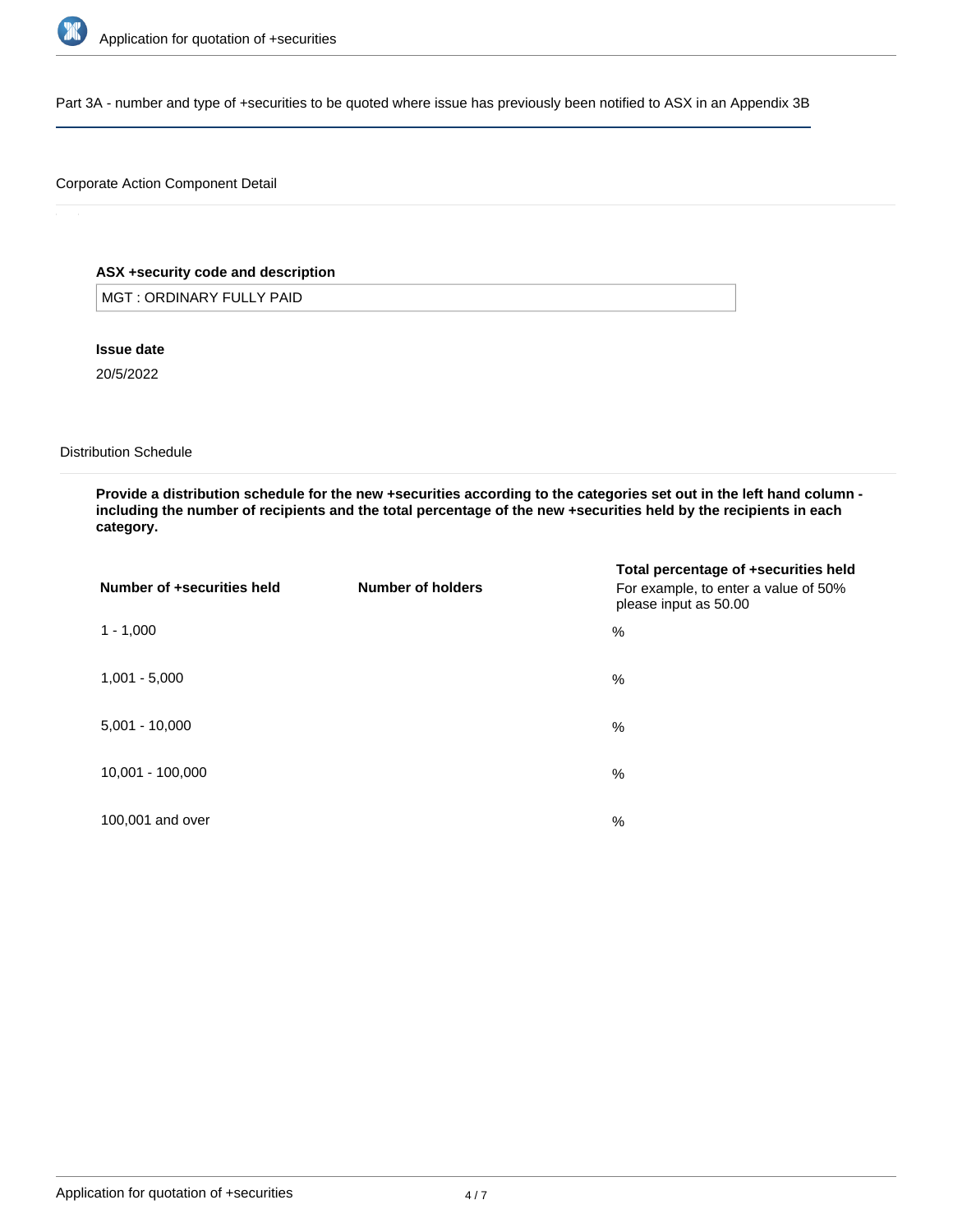

Issue details

## **Number of +securities to be quoted**

631,949,386

**Issue currency**

**Issue price or consideration per +security**

AUD - Australian Dollar

AUD 0.02500000

#### **Any other information the entity wishes to provide about the +securities to be quoted**

## **ASX +security code and description**

MGTOE : OPTION EXPIRING 18-MAY-2023 DEFERRED

## **Issue date**

20/5/2022

# Distribution Schedule

**Provide a distribution schedule for the new +securities according to the categories set out in the left hand column including the number of recipients and the total percentage of the new +securities held by the recipients in each category.**

| Number of +securities held | <b>Number of holders</b> | Total percentage of +securities held<br>For example, to enter a value of 50%<br>please input as 50.00 |
|----------------------------|--------------------------|-------------------------------------------------------------------------------------------------------|
| $1 - 1,000$                | 109                      | 0.02%                                                                                                 |
| $1,001 - 5,000$            | 645                      | 0.52%                                                                                                 |
| $5,001 - 10,000$           | 342                      | 0.76%                                                                                                 |
| 10,001 - 100,000           | 868                      | 9.35%                                                                                                 |
| 100,001 and over           | 347                      | 89.35 %                                                                                               |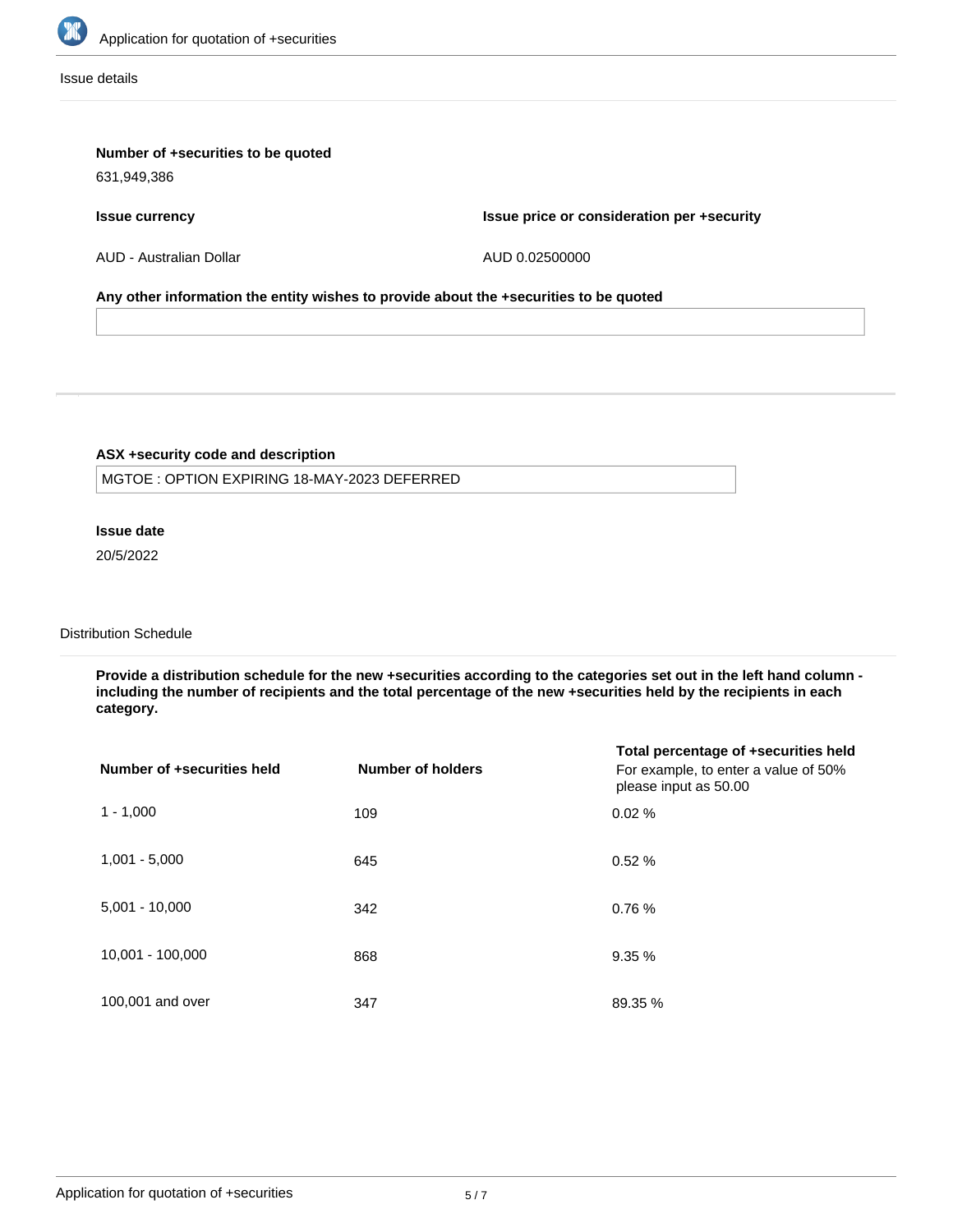

Issue details

| Number of +securities to be quoted                                                    |                                                                                                                |
|---------------------------------------------------------------------------------------|----------------------------------------------------------------------------------------------------------------|
| 315,974,496                                                                           |                                                                                                                |
| <b>Issue currency</b>                                                                 | Issue price or consideration per +security                                                                     |
| AUD - Australian Dollar                                                               | <b>AUD</b>                                                                                                     |
|                                                                                       | Any other information the entity wishes to provide about the +securities to be quoted                          |
|                                                                                       | ASX issuer operations has been informed that the expiry date of MGTOE options has been updated to 20 May 2023. |
| Number of +securities to be quoted<br>47,396,203                                      |                                                                                                                |
| <b>Issue currency</b>                                                                 | Issue price or consideration per +security                                                                     |
| AUD - Australian Dollar                                                               | <b>AUD</b>                                                                                                     |
|                                                                                       |                                                                                                                |
| Any other information the entity wishes to provide about the +securities to be quoted |                                                                                                                |
| MGTOE options will be issued to the underwriter as described in the Prospectus.       |                                                                                                                |